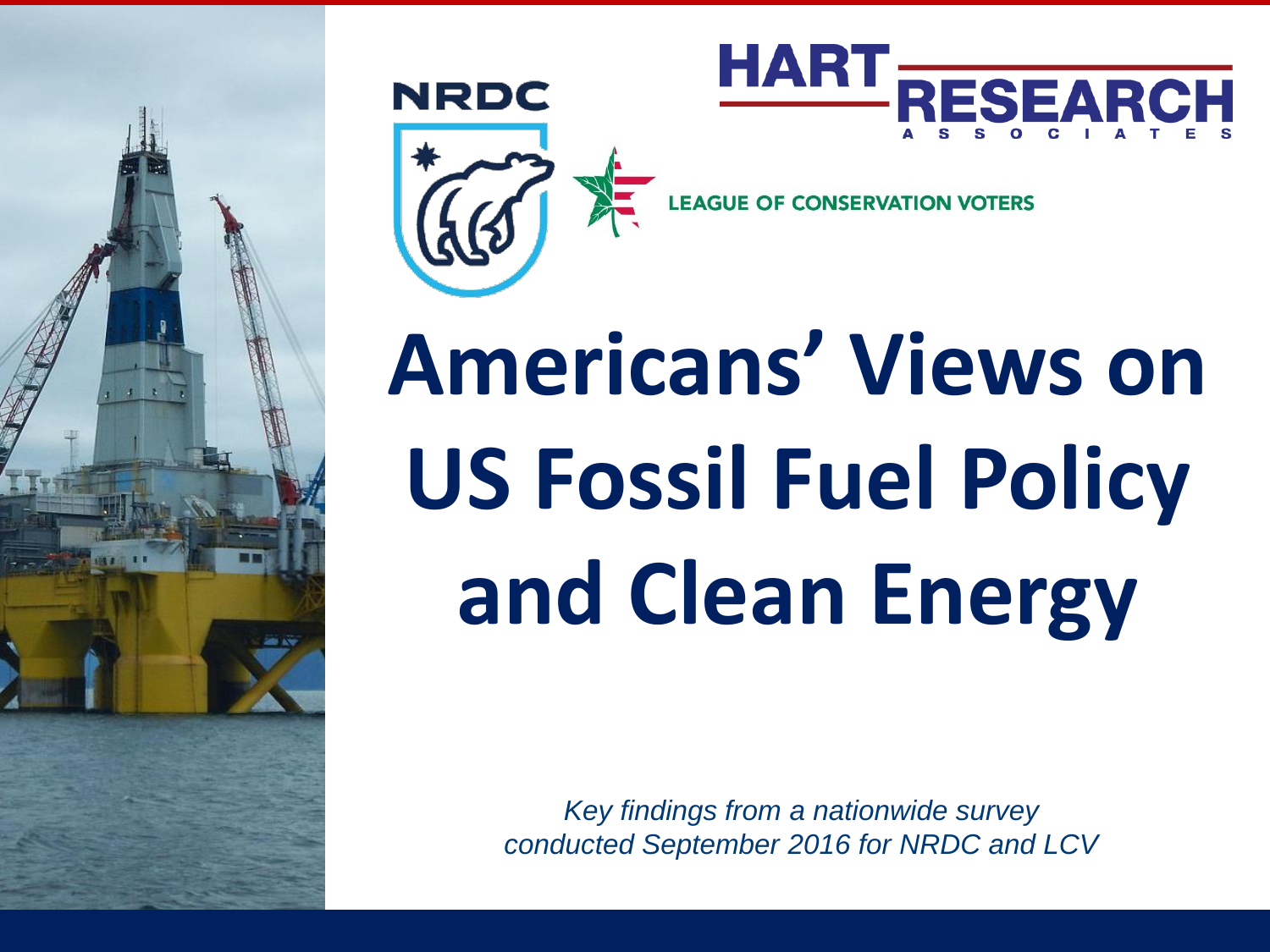

# **Methodology**



■ Telephone survey among a representative national sample of 1,103 registered voters, contacted via landlines and cell phones

Oversamples among:

- African-American voters, for a total of 170
- Hispanic voters, for a total of 136

**Margin of error:**  $\pm 2.9$  **percentage points for the** full national sample, higher tolerances among subgroups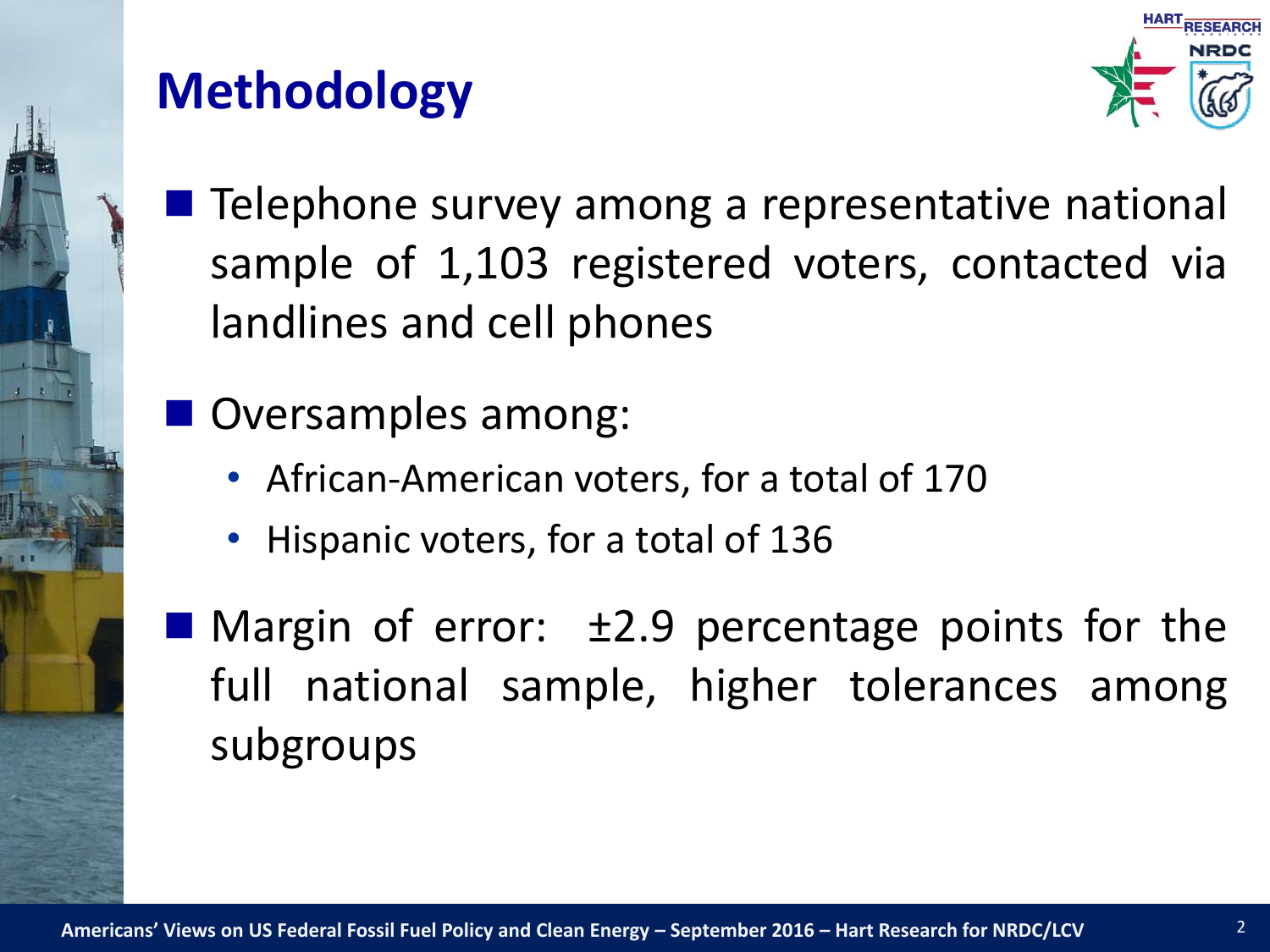

# **Key Findings**



- Americans have a general negative reaction to the idea of leasing public lands and waters for fossil fuel development, particularly off the Atlantic and Arctic coasts.
- $\blacksquare$  This is driven by concerns about a number of negative outcomes of such development.
- As such, solid majorities of Americans-especially Millennials—would support the Obama administration:
	- Permanently protecting the Arctic and Atlantic from drilling
	- Preventing the expansion of new leases on public lands and waters.
- On the other hand, Americans are exceedingly positive about increasing development of renewables and would like to see this as the country's energy priority.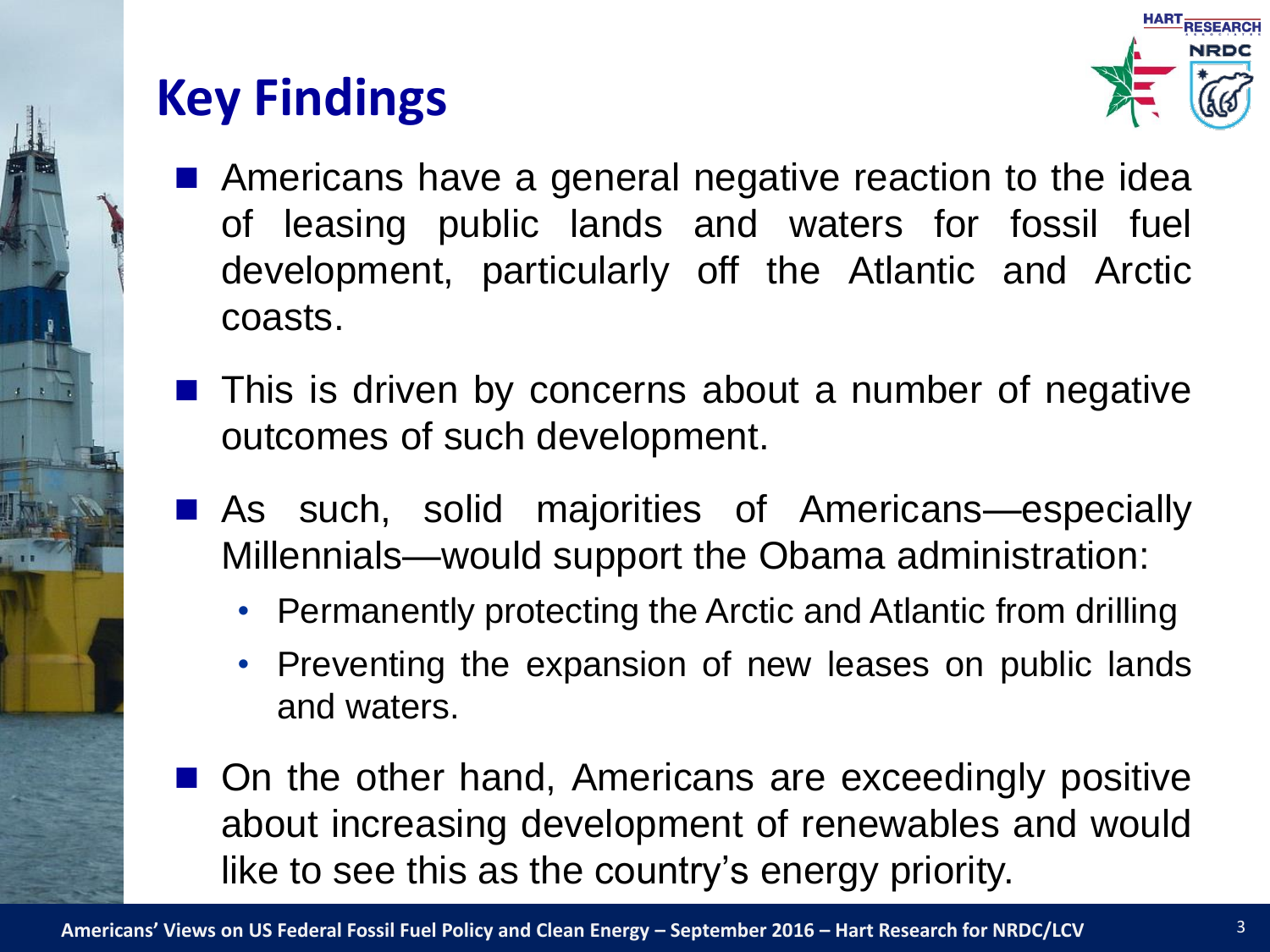# **Americans take a dim view of federal leasing, particularly in the Arctic and Atlantic.**

*Reaction to Selected US Policies regarding Public Lands*

General Federal Leasing: the US government leases our public lands/ waters to private companies for extracting oil, gas, coal

Arctic/Atlantic Leasing: the US gov't is considering leasing publicly owned waters in Arctic & Atlantic Oceans for oil/gas drilling by private companies



**Americans' Views on US Federal Fossil Fuel Policy and Clean Energy – September 2016 – Hart Research for NRDC/LCV**

**33%**

**Very unfavorable**

**57%**

**HART RESEARCH** NRDC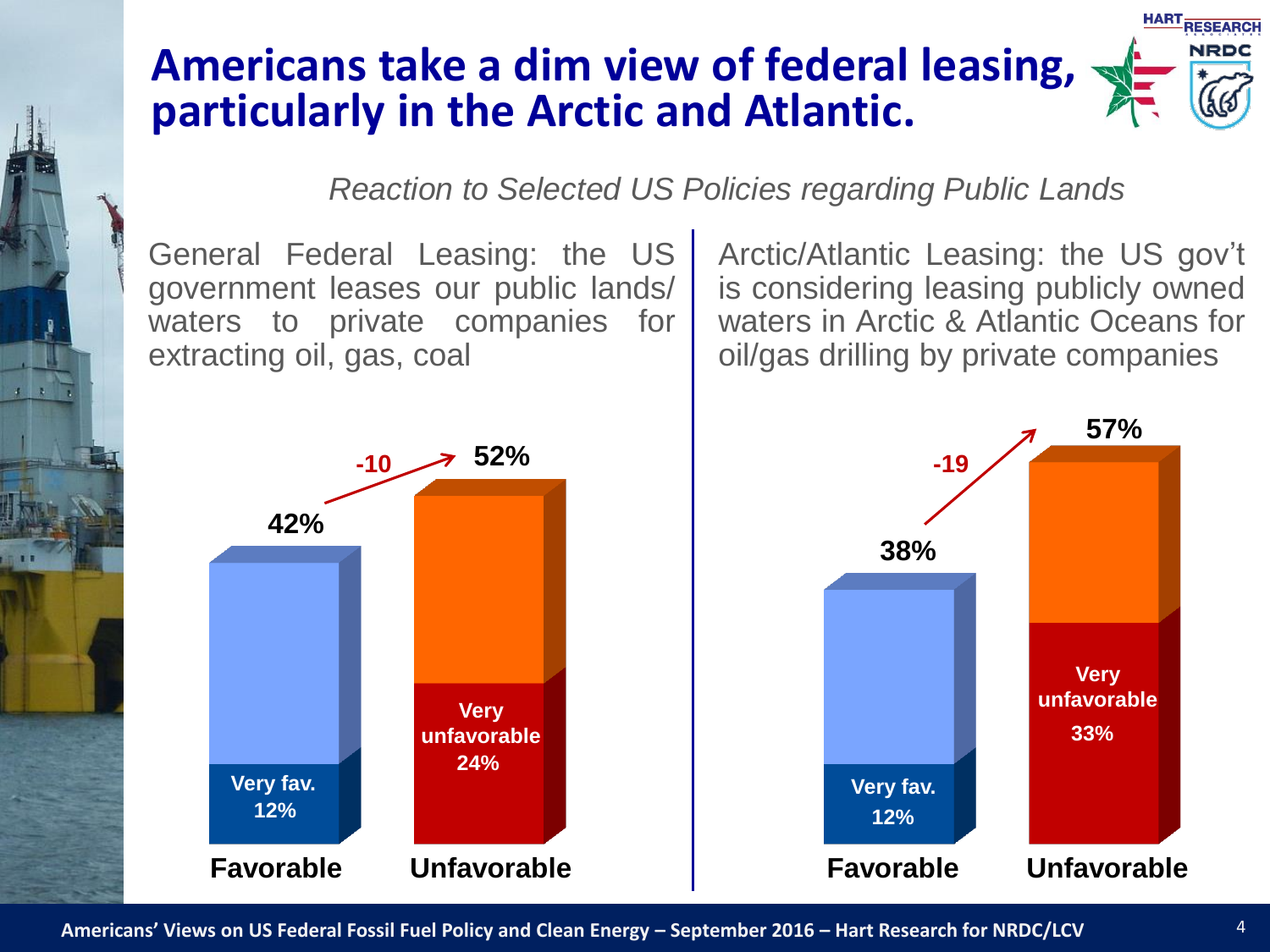#### **HART RESEARCH A sizable partisan division emerges on these points, with majorities of independents and Democrats opposed to leasing.**

*Reaction to Selected US Policies regarding Public Lands*



**Americans' Views on US Federal Fossil Fuel Policy and Clean Energy – September 2016 – Hart Research for NRDC/LCV**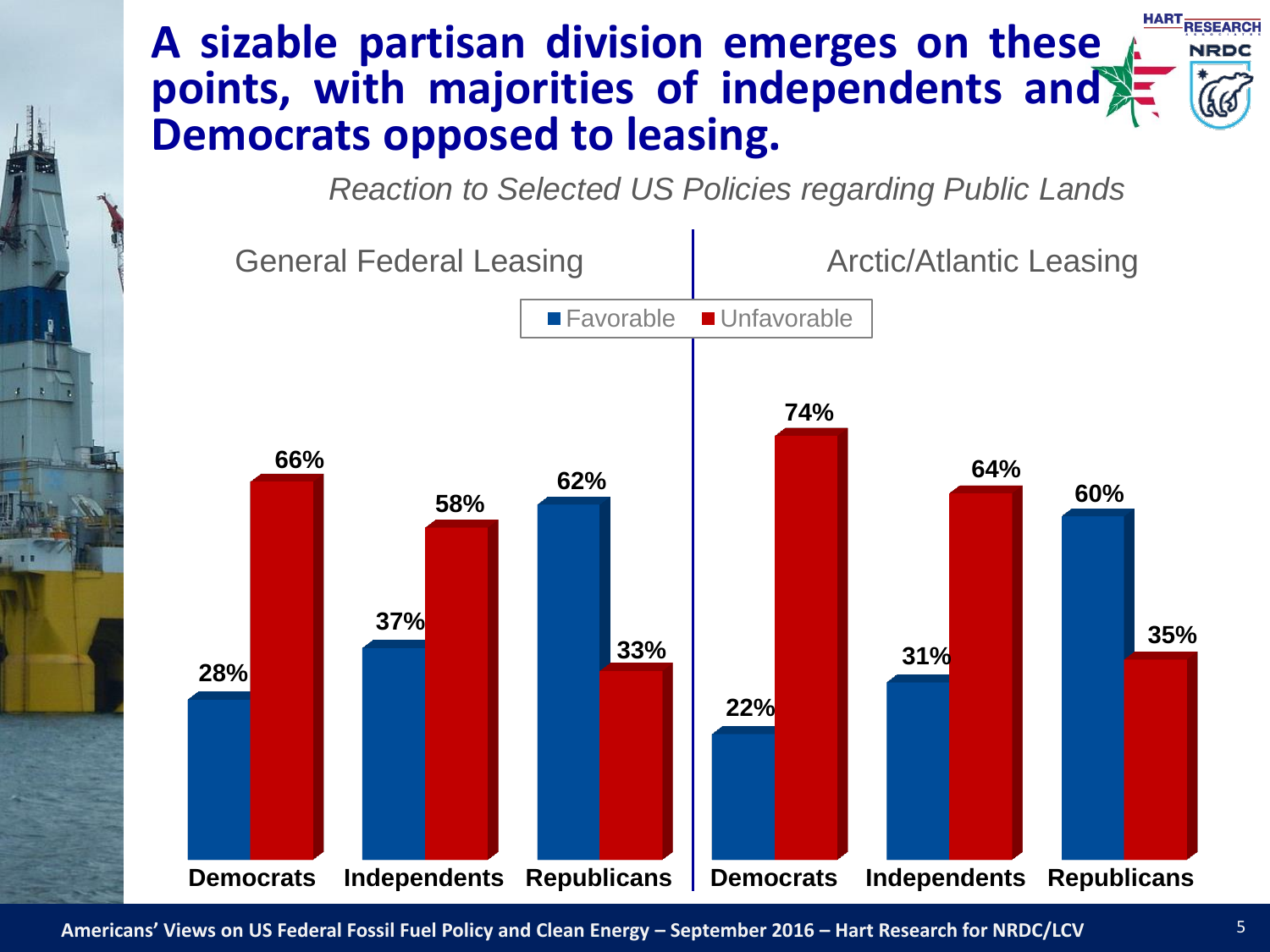#### **HART RESEARCH We also find a generational divide, with Millennials appreciably more negative to leasing than seniors.**

*Reaction to Selected US Policies regarding Public Lands*



**Americans' Views on US Federal Fossil Fuel Policy and Clean Energy – September 2016 – Hart Research for NRDC/LCV**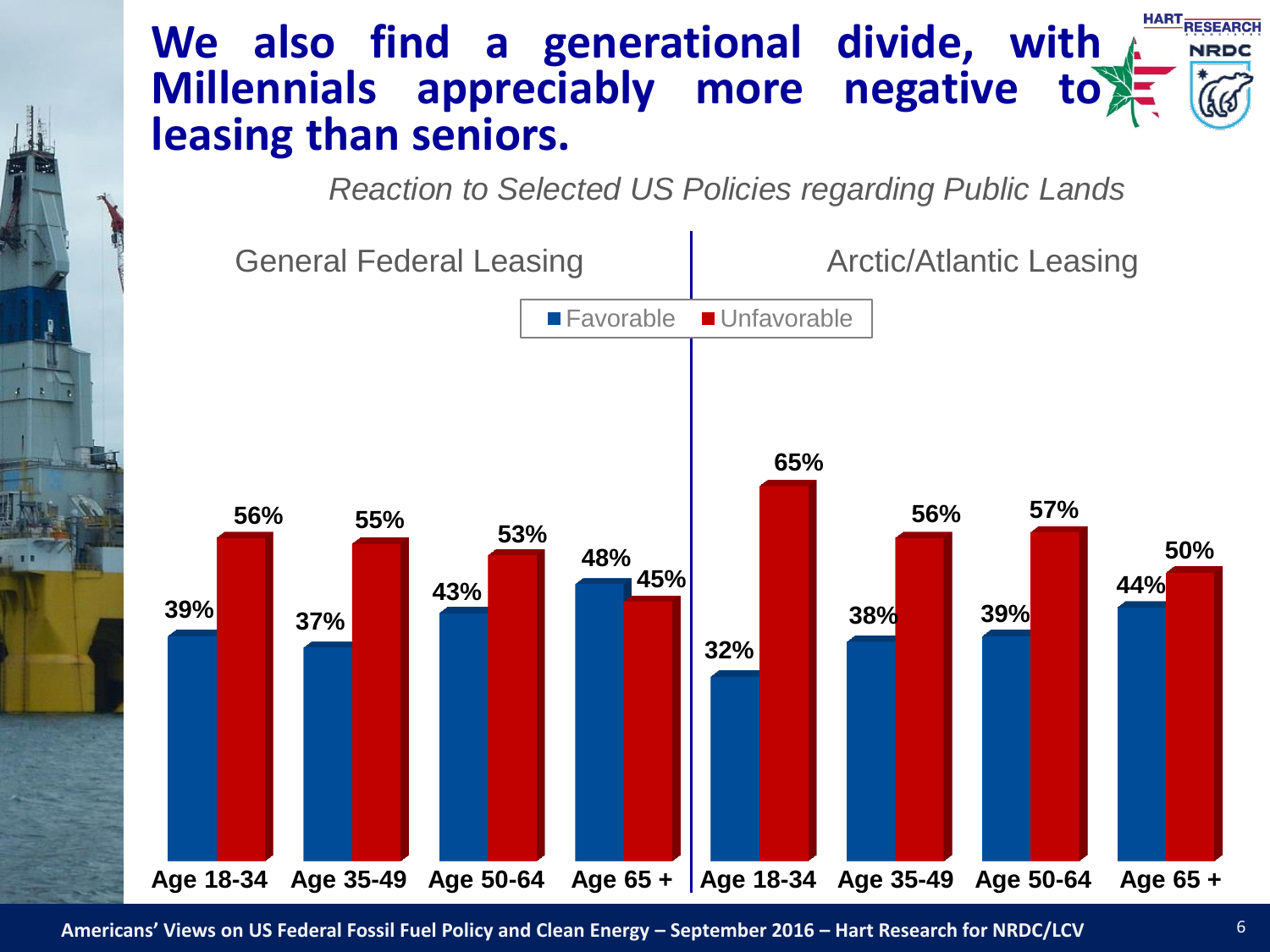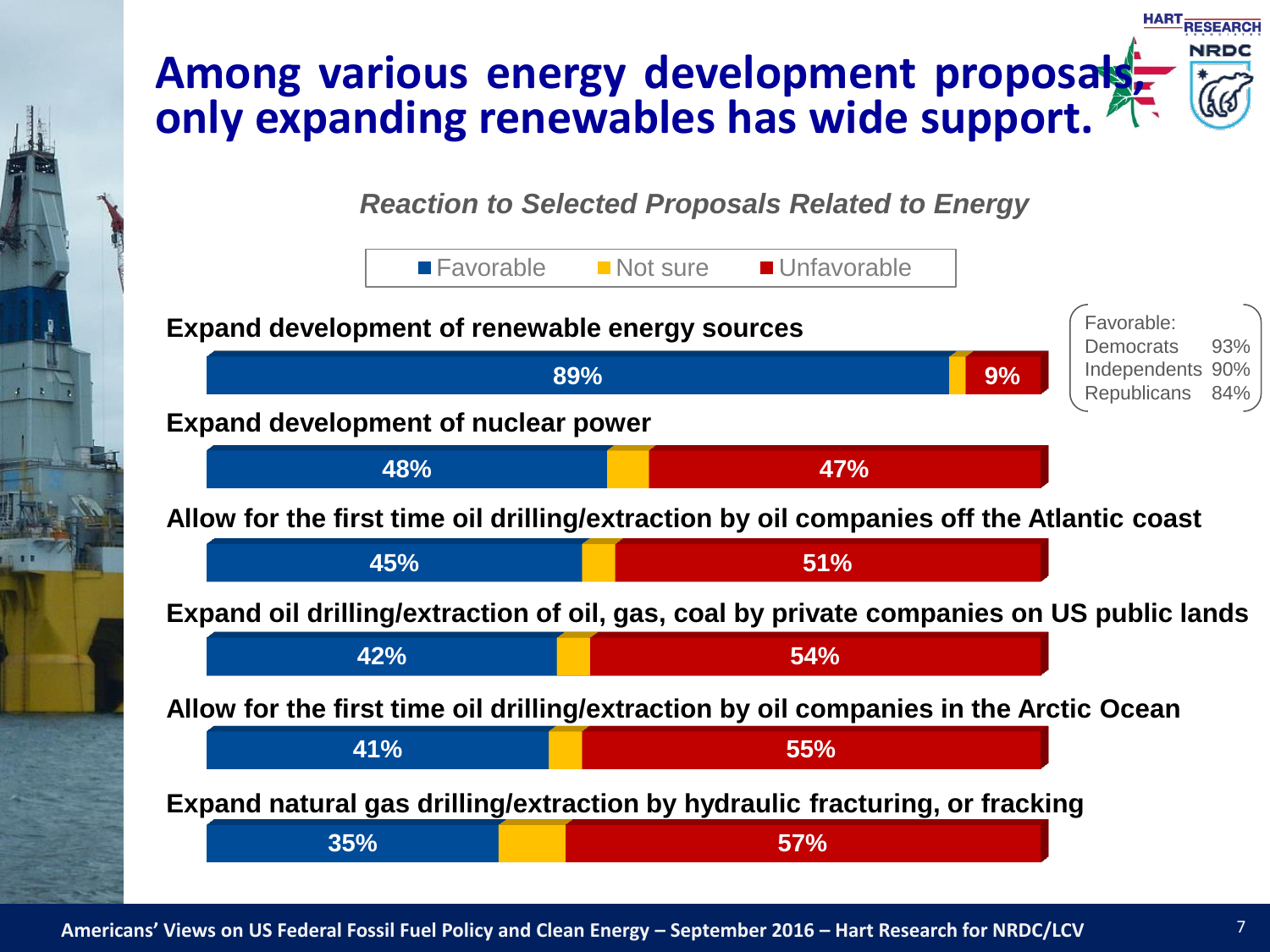## **Democrats and independents overwhelmingly want to protect the Arctic and Atlantic; Republicans only narrowly support drilling.**

*Preferred Focus for Federal Government on Arctic/Atlantic Oceans*



**HART RESEARCH**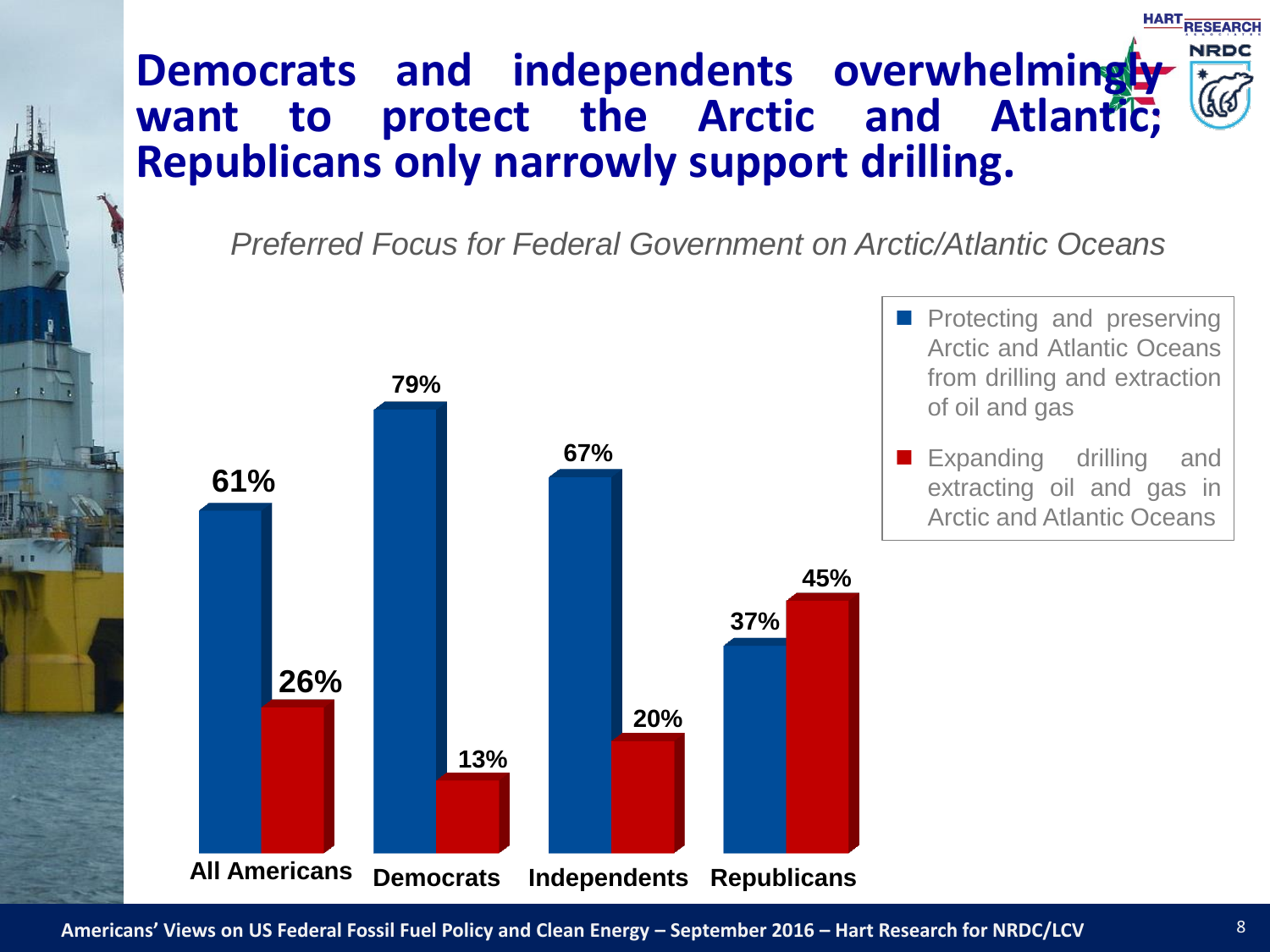#### **HART RESEARCH In a head-to-head choice, Americans put priority on renewables over fossil fuels by two to one, with much cross-generation agreement.**

*Which should be given priority on the environment and energy production?* 

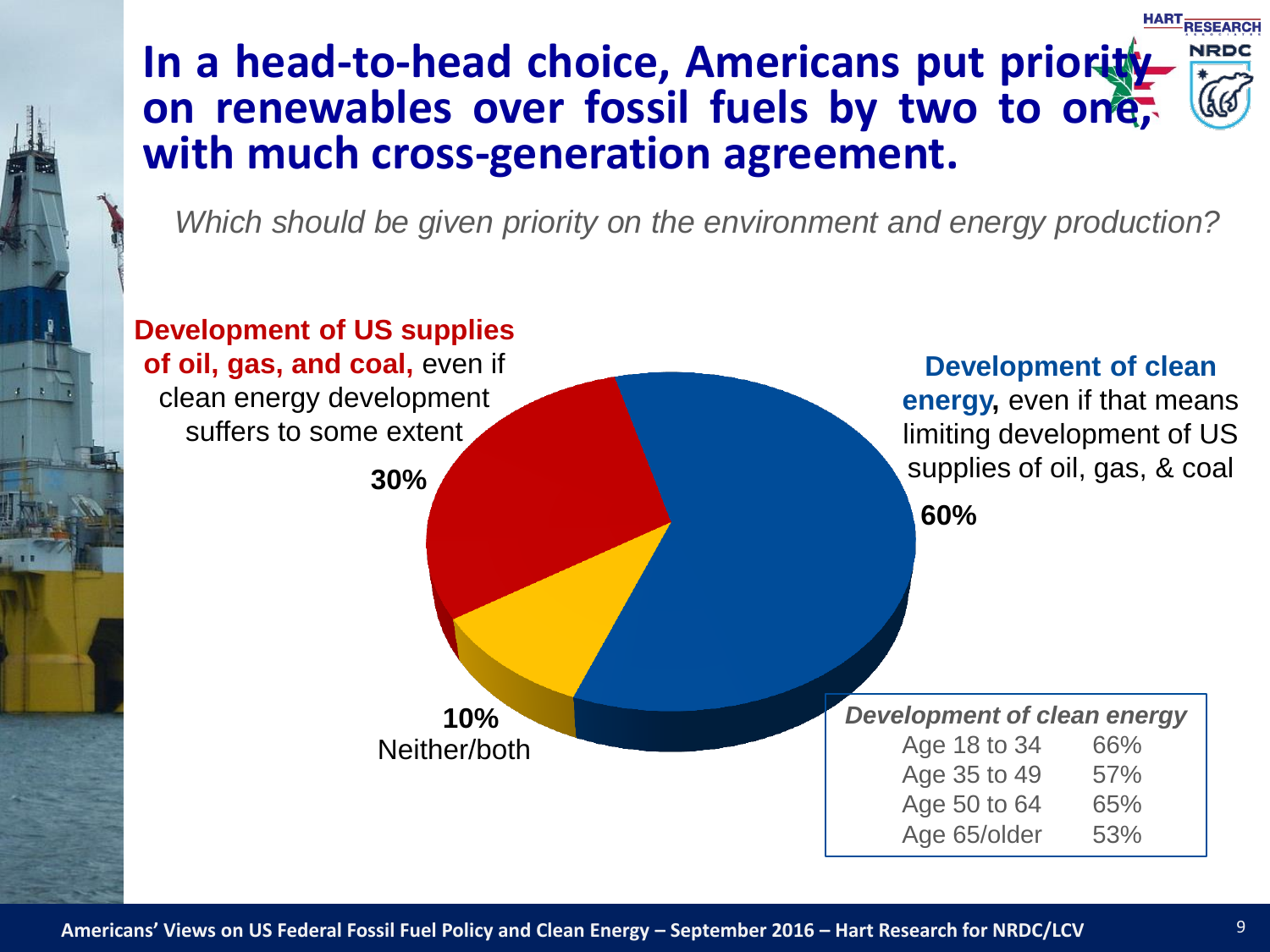#### **HART RESEARCH Americans have a host of concerns about continued fossil fuel development, with health issues chief among them.**

*How concerned are you about this aspect of the continued production and use of energy sources such and oil, gas, and coal?*

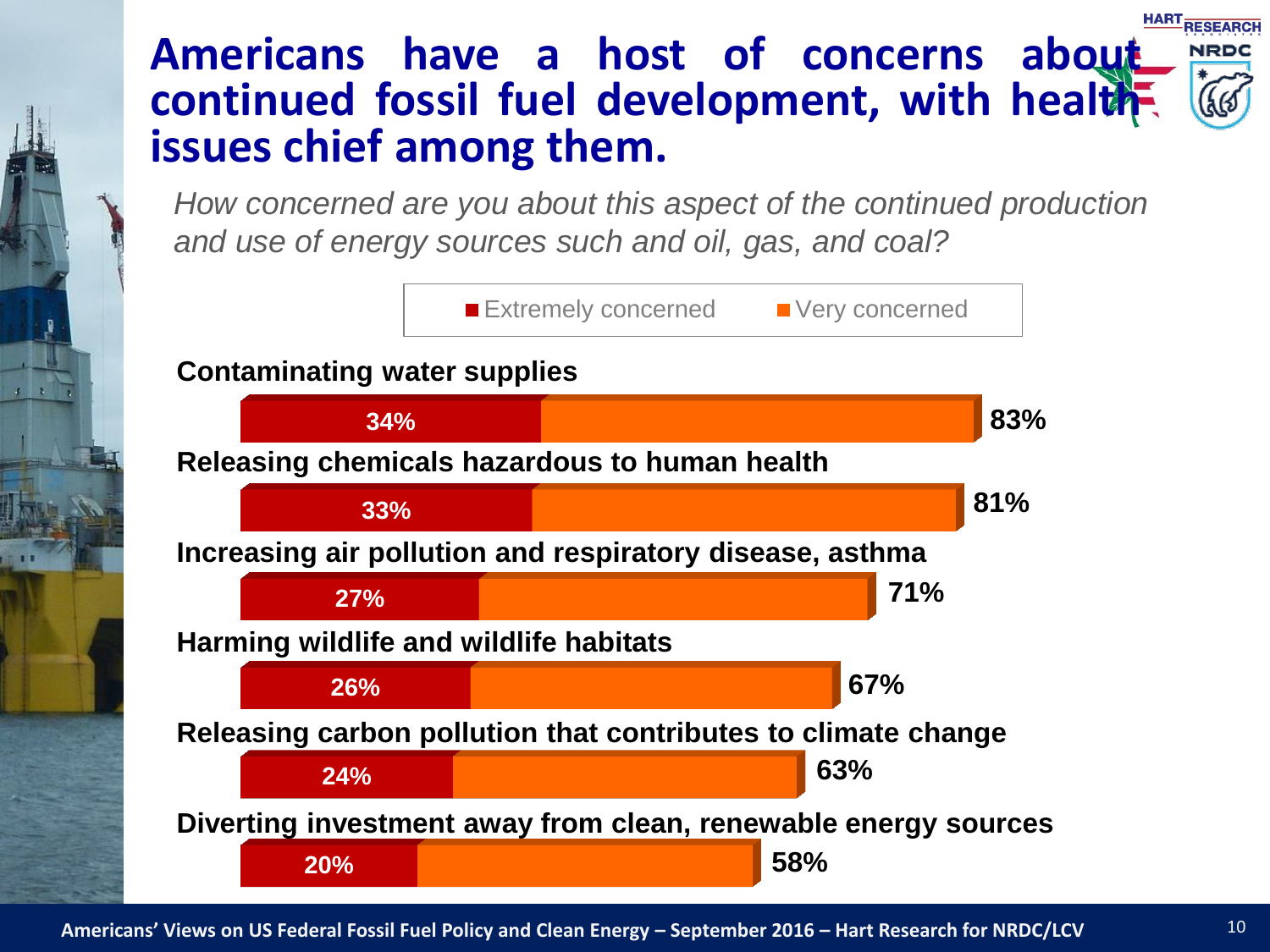### **After hearing both sides, Americans remain fighthat we should stop expanding leasing for fossil fuel development.**

*After hearing both sides, do you think we should continue or stop expanding oil, gas, and coal development on America's public lands and waters?\**



\* Information prior to question:

SUPPORTERS (of stopping expansion) say that we must stop expanding oil, gas, and coal development on public lands and in our oceans because these lands and waters are held in the public trust, and our leaders should use them in the public's best interest. We have many decades' worth of oil, gas, and coal available already, but we must make smarter energy choices for the future by investing more in renewable sources, such as wind and solar power, that are clean and provide good jobs, rather than dirty sources such as oil, gas, and coal that harm our environment, worsen climate change, and cause air and water pollution that harm our health.

OPPONENTS (of stopping expansion) say that the United States must take advantage of all the resources we have available to us, including oil, coal, and gas on public lands and in public waters. These energy projects can provide lots of good jobs in areas of the country that badly need economic development, while also reducing our reliance on energy sources from other countries, such as oil from the Middle East, which would be good for our economic and national security.

**HART RESEARCH**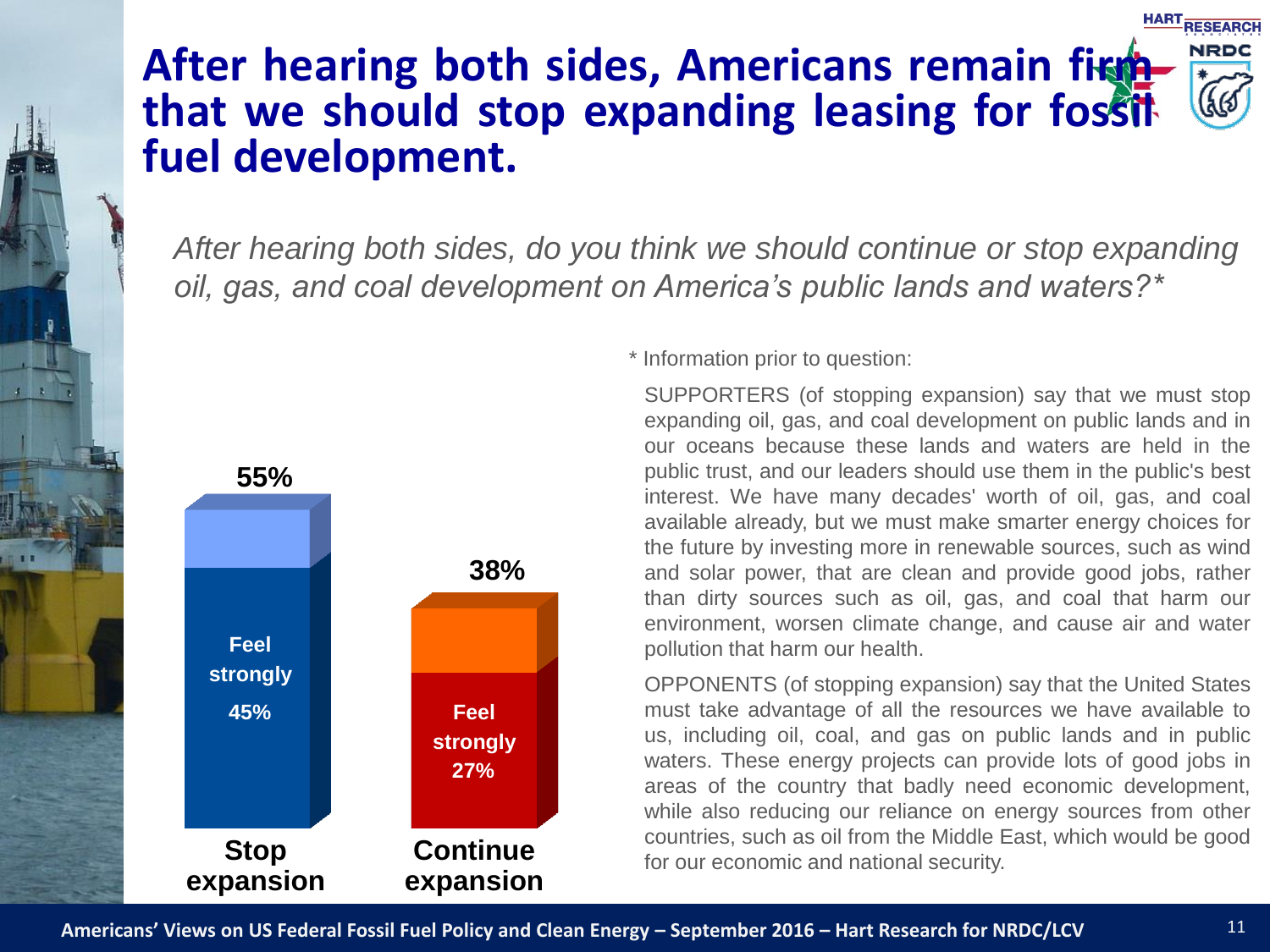## **With this information in mind, only the most conservative Republicans fully favor continued expansion of leasing.**

*After hearing both sides, do you think we should continue or stop expanding oil, gas, and coal development on America's public lands and waters?*



**Americans' Views on US Federal Fossil Fuel Policy and Clean Energy – September 2016 – Hart Research for NRDC/LCV**

**HART RESEARCH**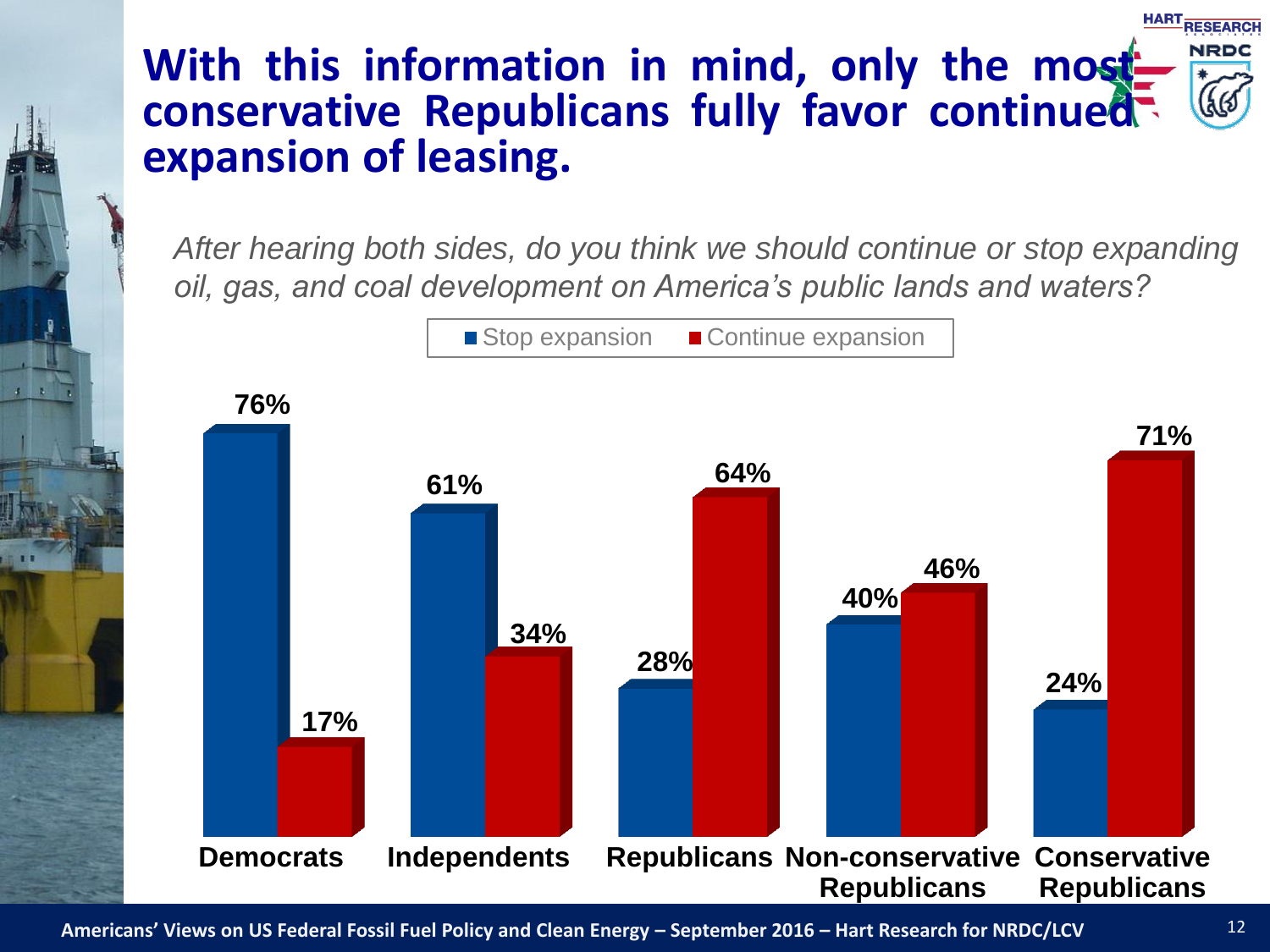#### **HART RESEARCH Two in three Americans say we should keep NRDC fossil fuels in the ground to help address climate change**.

*Do you favor or oppose keeping as much of our current supplies of oil, gas, and coal in the ground as we can, so that we do not make climate change worse?*



**Americans' Views on US Federal Fossil Fuel Policy and Clean Energy – September 2016 – Hart Research for NRDC/LCV**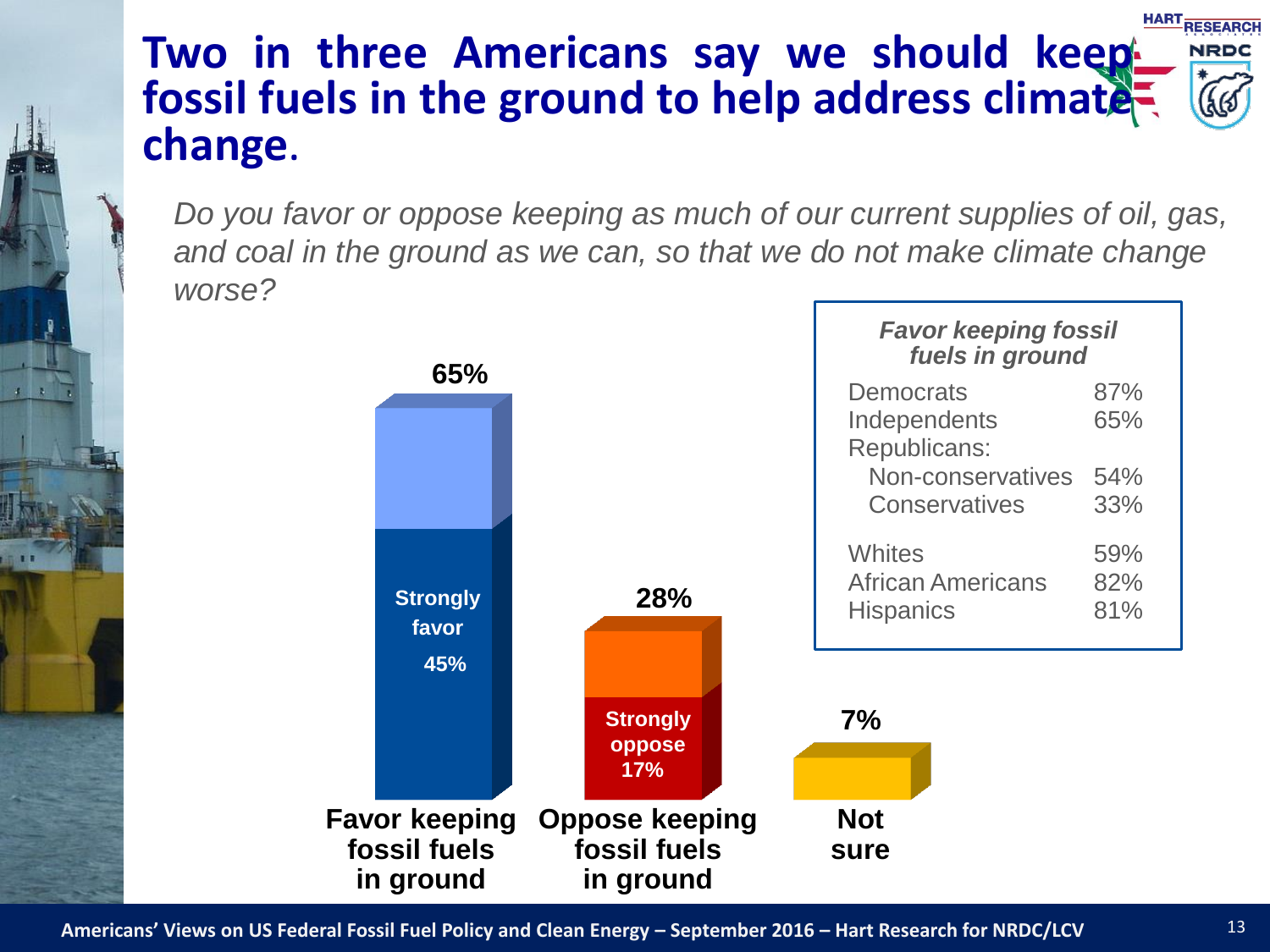# **Solid majorities would support the Obama administration's halting new leasing.**



*Reaction to Possible Obama Admin Actions to Protect Public Lands/Water*

Stopping expansion of oil, gas, and coal development on public lands and waters

Permanently protecting the publicly owned portions of Arctic and Atlantic Oceans from oil drilling